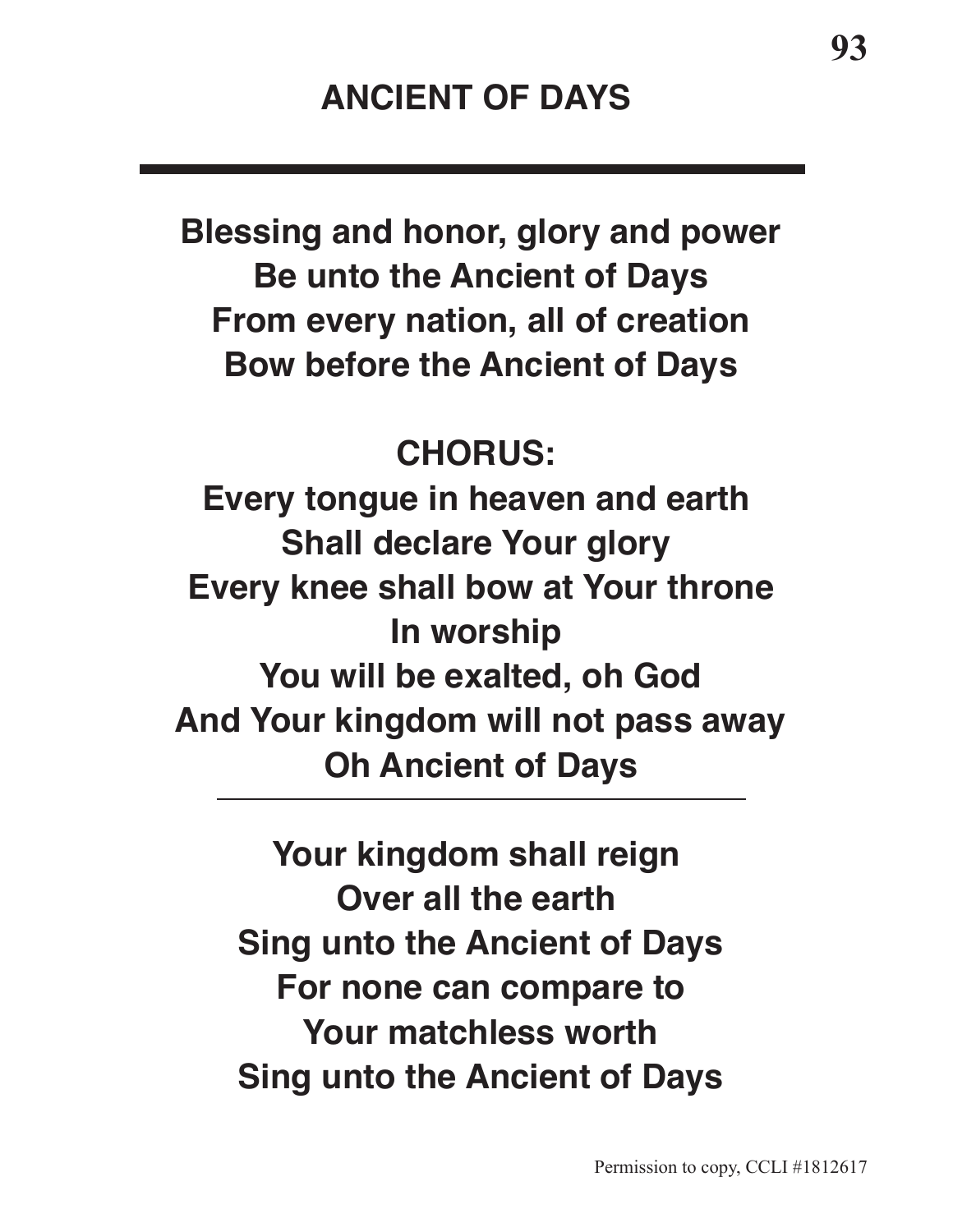## **ANI MA'AMIN**

| אַנִי מַאֲמִין             | Ani ma-amin<br>I believe                                     |
|----------------------------|--------------------------------------------------------------|
| אַנִי מַאֲמִין             | Ani ma-amin<br>I believe                                     |
| בְאֱמוּנָה שִׁלֵמַה        | B'emunah sh'-leimah<br>With full faith                       |
| בִּבִיאַת הַמַּשִׁיחַ      | B'vi-at ha-Mashiach<br>In the coming of the Messiah          |
| אֲנִי אֲנִי מַאֲמִין       | Ani ani ma-amin<br>I, I believe<br>(Repeat)                  |
| מָשִׁיחַ מָשִׁיחַ מָשִׁיחַ | <i>Ma-shi-ach</i> (3X)<br>Messiah, Messiah, Messiah          |
| אי אי אי אי אי             | Ai, ai, ai, ai, ai, ai<br>Oh, oh, oh, oh, oh, oh             |
| מָשִׁיחַ מָשִׁיחַ מָשִׁיחַ | <i>Ma-shi-ach</i> (3X)<br>Messiah, Messiah, Messiah          |
| אי אי אי אי אי             | Ai, ai, ai, ai, ai, ai<br>Oh, oh, oh, oh, oh, oh<br>(Repeat) |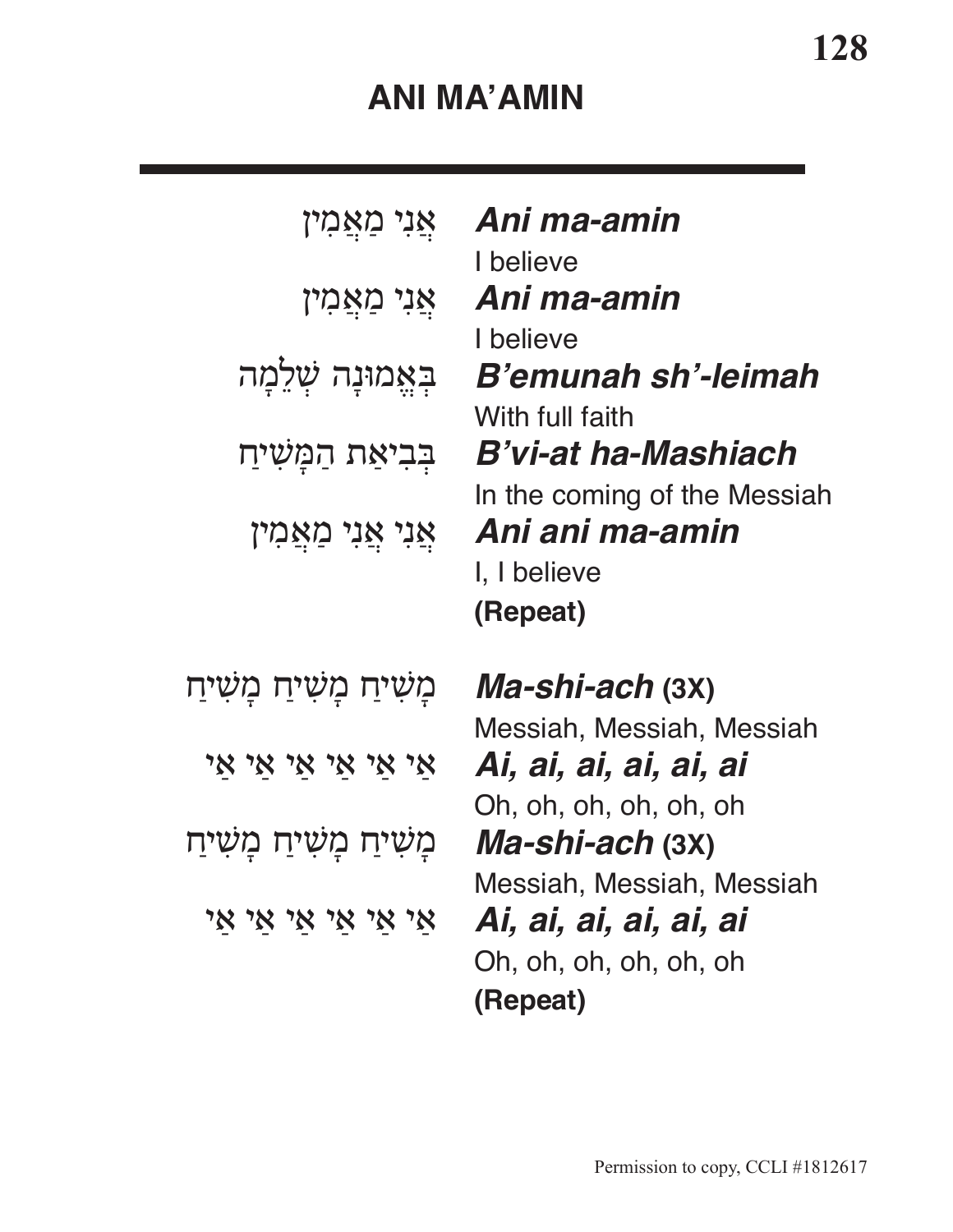## **PSALM 117**

| Ha-I'lu et Adonai הַלְלוּ אֶת־יהוה                 |
|----------------------------------------------------|
| Praise Adonai                                      |
| Kol goyim בְּלֹ־גּוֹיִם                            |
| <b>All nations</b>                                 |
| שׁבְּחוּהוּ כַּל־הָאָמִים Sha-b'-chuhu kol ha-umim |
| Praise Him all peoples                             |
| יִ נִבְר עַלֵינוּ חַסְדוֹ Ki gavar a-leinu chasdo  |
| For great is His mercy to us                       |
| וֹאֲמֵת־יהוה לְעוֹלַם Ve-emet Adonai l'olam (hey!) |
| And the truth of Adonai is foreve                  |
|                                                    |

**Hallelu-halleluyah, hallelu-halleluyah Hallelu-halleluyah, halleluyah**

**Praise the Lord all ye nations Praise Him all ye people Everlasting is His truth And His kindness is great to us (hey!)**

**Hallelu-halleluyah, hallelu-halleluyah Praise the Lord, halleluyah, halleluyah Praise the Lord, halleluyah, hallelu-halleluyah Praise the Lord, halleluyah, halleluyah**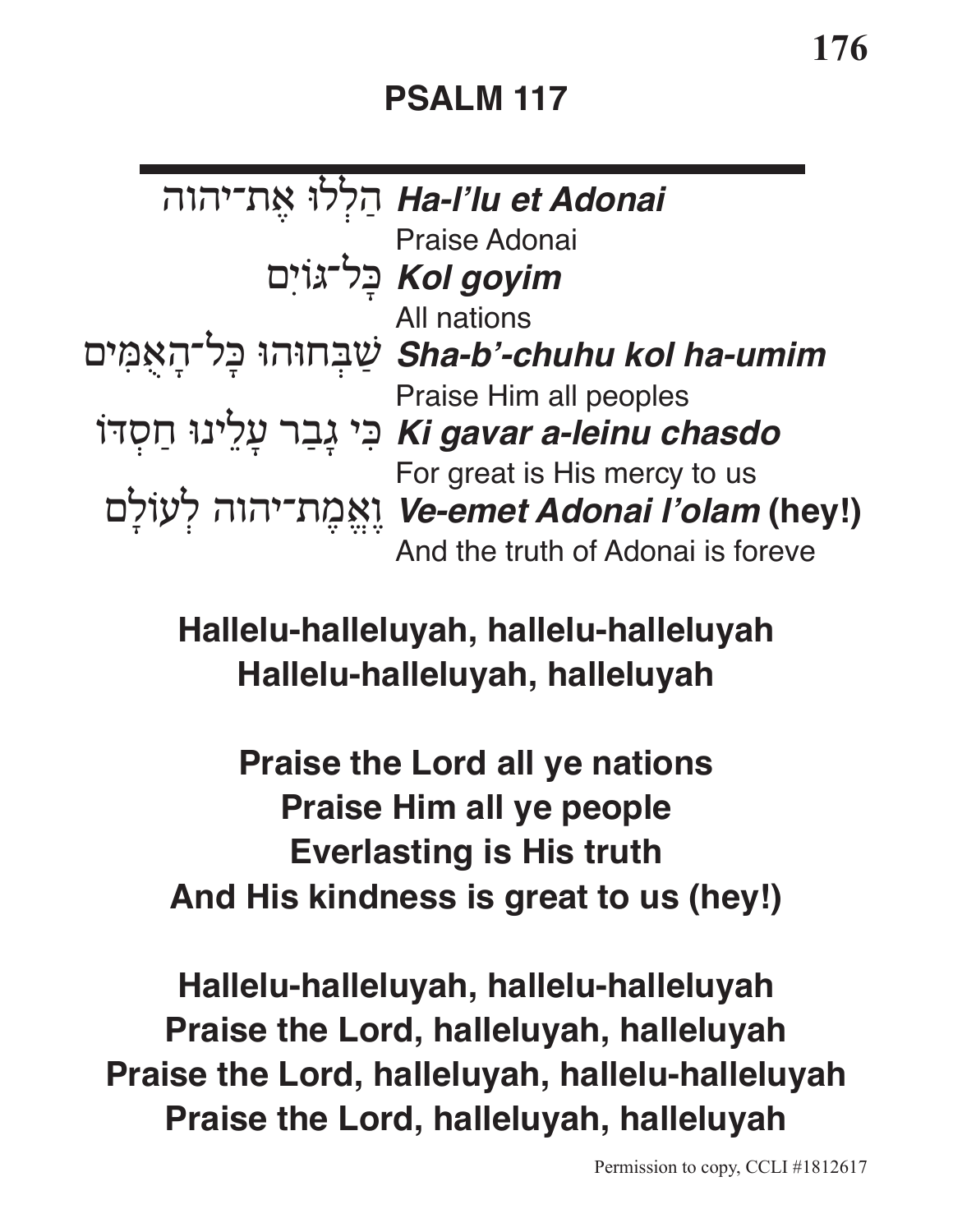**The God of Israel is mighty The God of Israel knows no defeat He leads His people into battle Before Him His enemies must flee** 

**CHORUS:**

 **Cry out with a shout of victory – hey! Lift your voice, all the earth Sing and dance at the triumph our King For He has won the war and spoiled the enemy**

 **The God of Israel is our champion His right arm has won the victory Our praises rise as incense before Him He fghts for us and routs the enemy**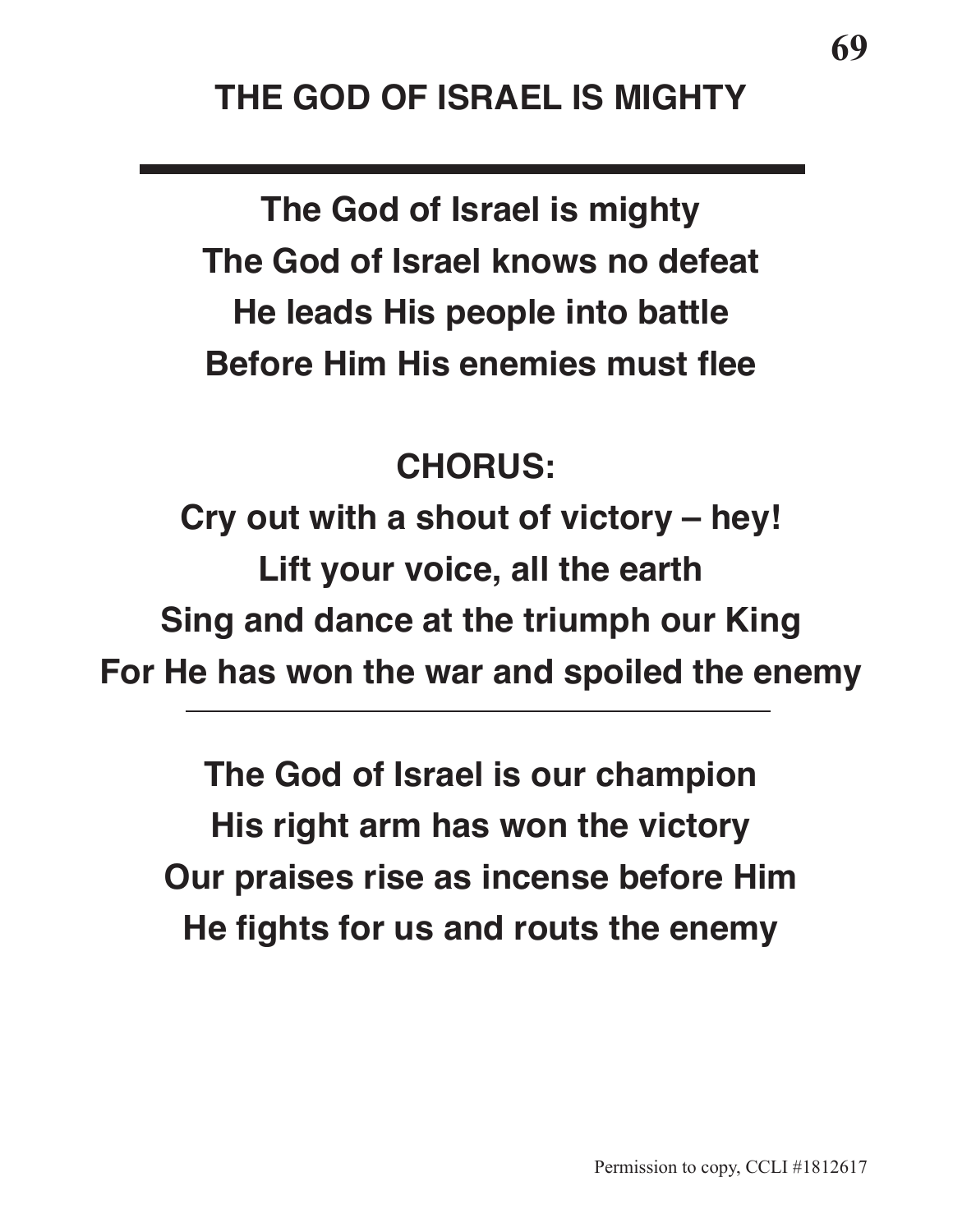## **Psalm 10**

- **1 Why, ADONAI, do You stand at a distance? Why do You hide Yourself in times of trouble?**
- **2 The wicked in their arrogance hunt down the poor, who get caught in the schemes they think up.**
- **3 For the wicked boasts about his lusts; he blesses greed and despises ADONAI.**
- **4 The wicked man is so arrogant he always thinks, "God won't hold me accountable; He doesn't care."**
- **5 His ways prosper at all times. Your judgments are way up there, so he takes no notice. His adversaries? He scoffs at them all.**
- **6 In his heart he thinks, "I will never be shaken; I won't meet trouble, not now or ever."**
- **7 His mouth is full of curses, deceit, oppression; under his tongue are mischief and injustice.**
- **8 He waits near settlements in ambush and kills an innocent man in secret; his eyes are on the hunt for the helpless.**
- **9 Lurking unseen like a lion in his lair, he lies in wait to pounce on the poor, then seizes the poor and drags him off in his net.**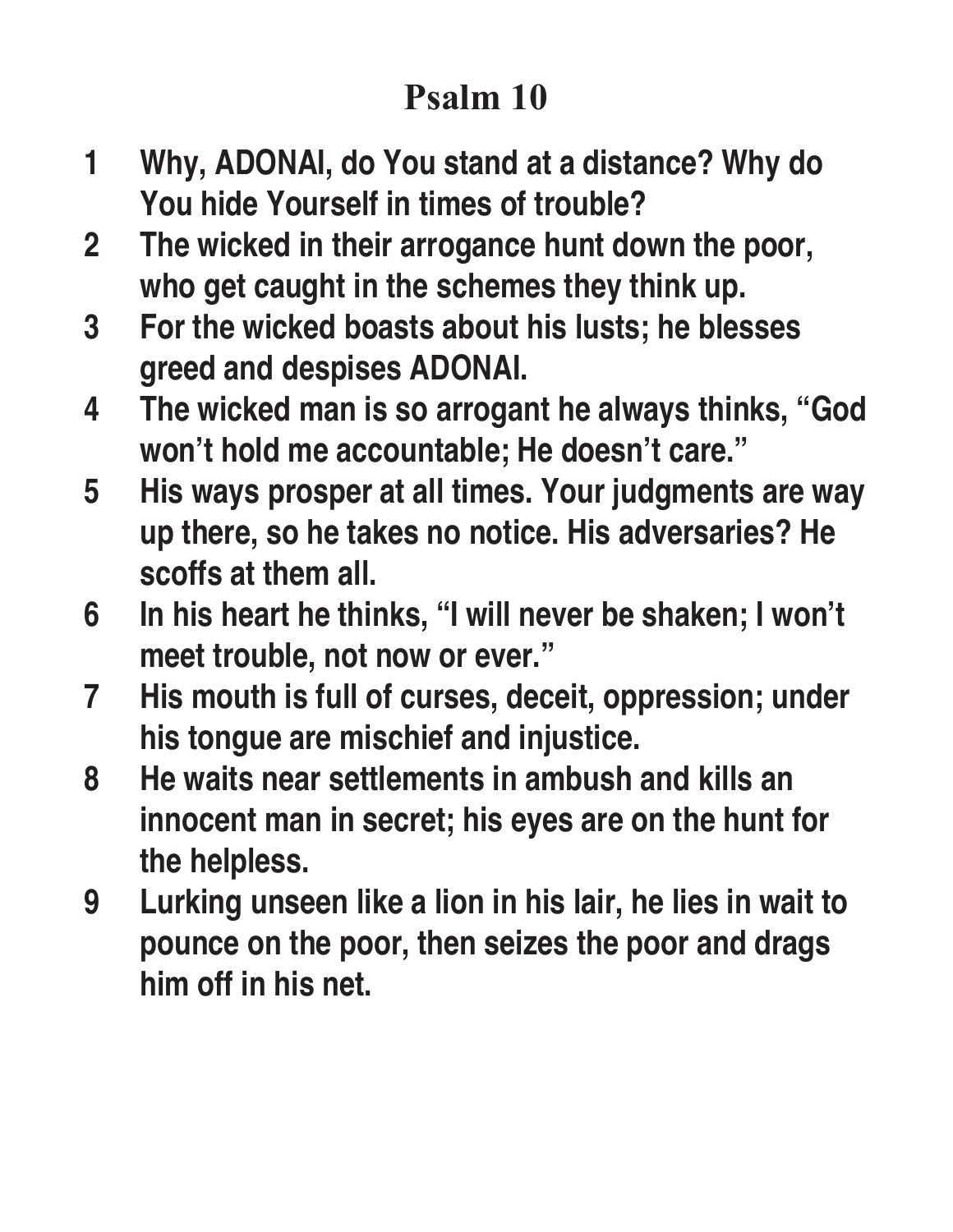- **10 Yes, he stoops, crouches down low; and the helpless wretch falls into his clutches.**
- **11 He says in his heart, "God forgets, He hides his face, He will never see."**
- **12 Arise, ADONAI! God, raise Your hand! Don't forget the humble!**
- **13 Why does the wicked despise ADONAI and say in his heart, "It won't be held against me"?**
- **14 You have seen; for You look at mischief and grief, so that You can take the matter in hand. The helpless commits himself to You; You help the fatherless.**
- **15 Break the arm of the wicked! As for the evil man, search out his wickedness until there is none left.**
- **16 ADONAI is king forever and ever! The nations have vanished from his land.**
- **17 ADONAI, You have heard what the humble want; You encourage them and listen to them,**
- **18 to give justice to the fatherless and oppressed, so that no one on earth will strike terror again.**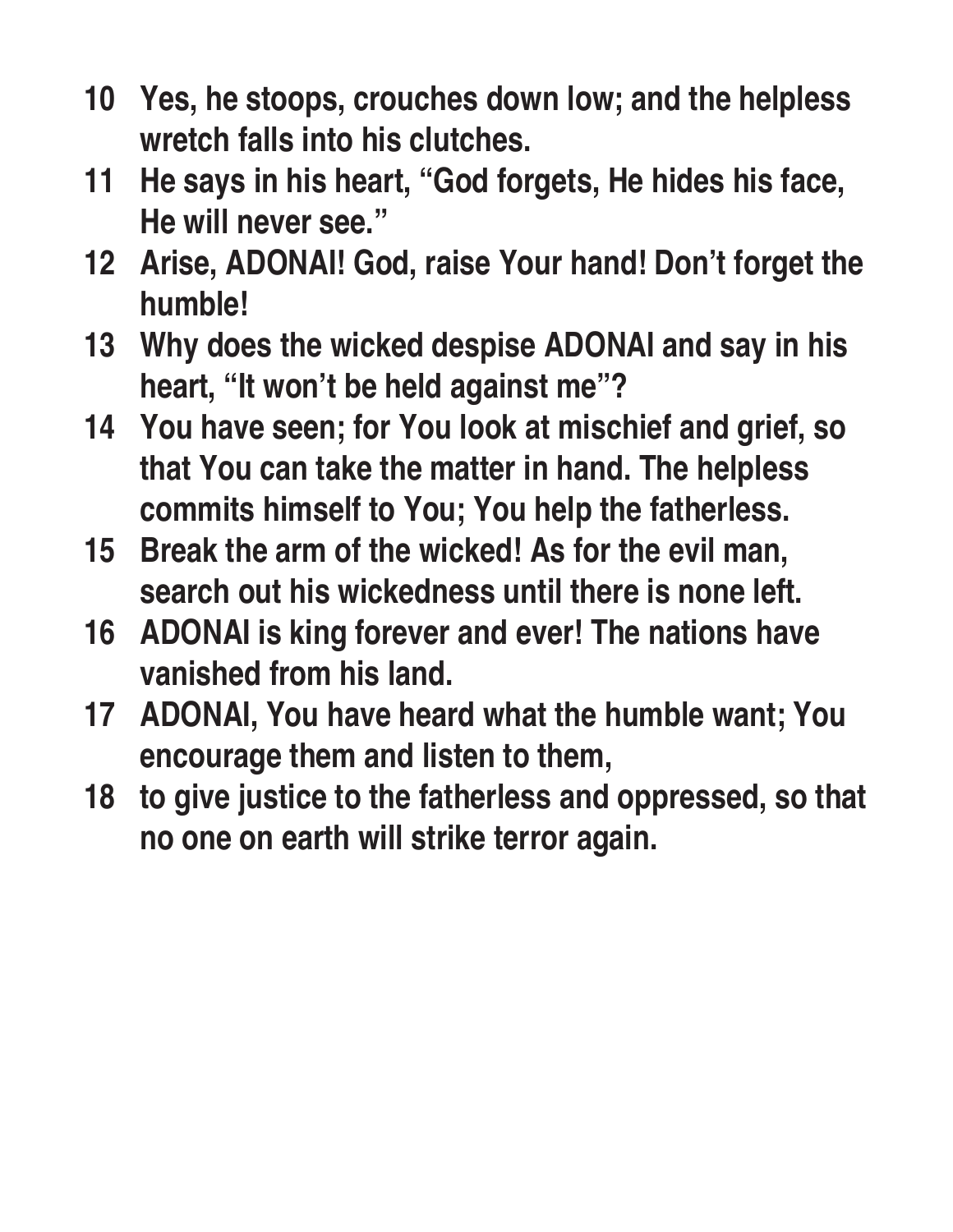**Face to face with Christ, my Savior Face to face—what will it be? When with rapture I behold Him, Jesus Christ Who died for me. -----------------Chorus---------------- Face to face I shall be hold Him, Far beyond the starry sky; Face to face in all His glory, I shall see Him by and by!**

**What rejoicing in His presence, When are banished grief and pain; When the crooked ways are straightened, And the dark things shall be plain. (Chorus)**

**--------------------------------------------**

**---------------------------------------------**

**Face to face! O blissful moment! Face to face—to see and know; Face to face with my Redeemer, Jesus Christ Who loves me so. (Chorus)**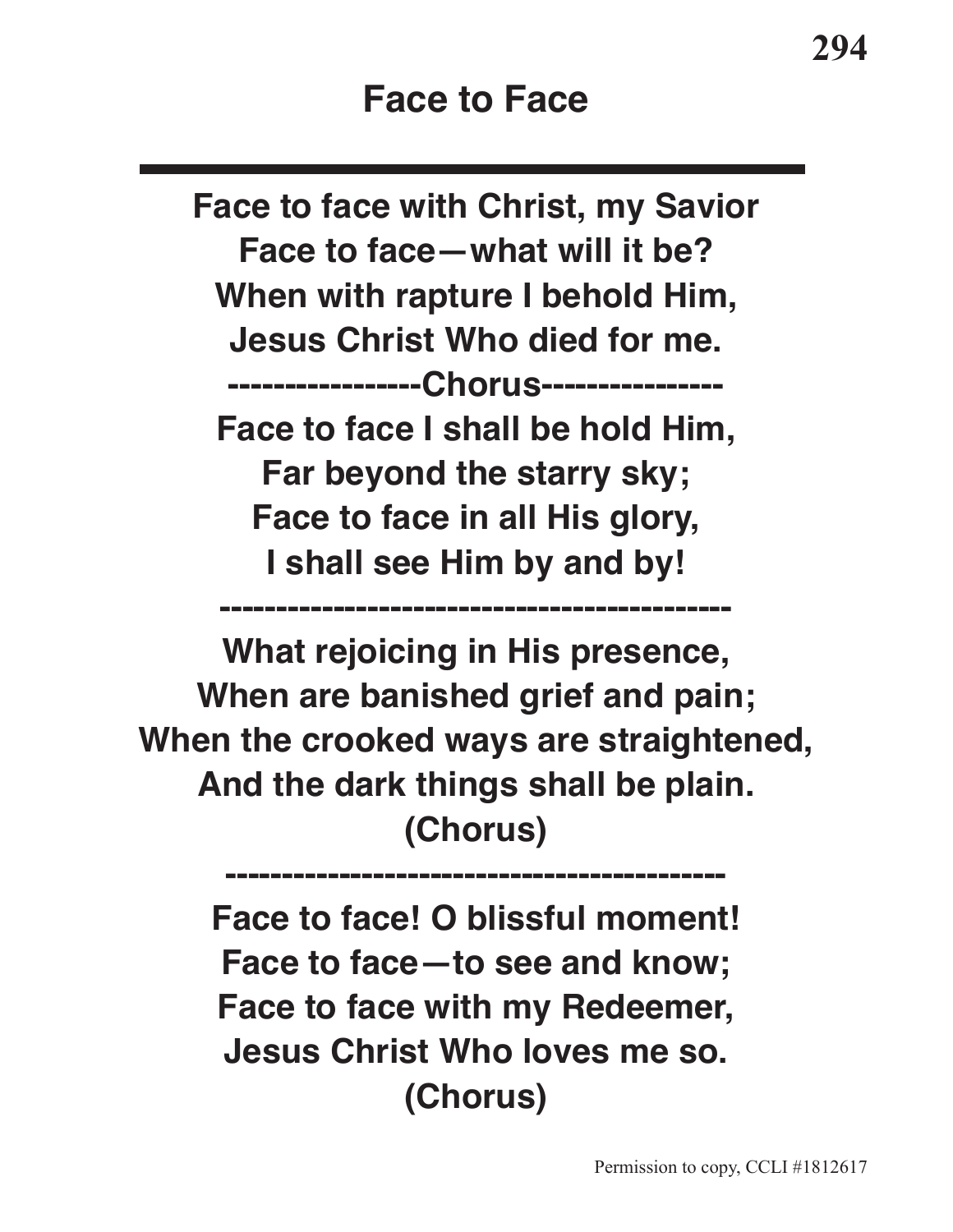**When all my labors and trials are o'er And I am safe on that beautiful shore, Just to be near the dear Lord I adore Will through the ages be glory for me.**

**-----------------------Chorus-------------------**

**Oh, that will be glory for me, Glory for me, glory for me, When by His grace I shall look on His face, That will be glory, be glory for me.**

**-----------------------------------------------------**

**When, by the gift of His infinite grace, I am accorded in heaven a place, Just to be there and to look on His face, Will through the ages be glory for me. (Chorus)**

**Friends will be there I have loved long ago, Joy like a river around me will flow; Yet, just a smile from my Savior, I know, Will through the ages be glory for me. (Chorus)**

**---------------------------------------------------**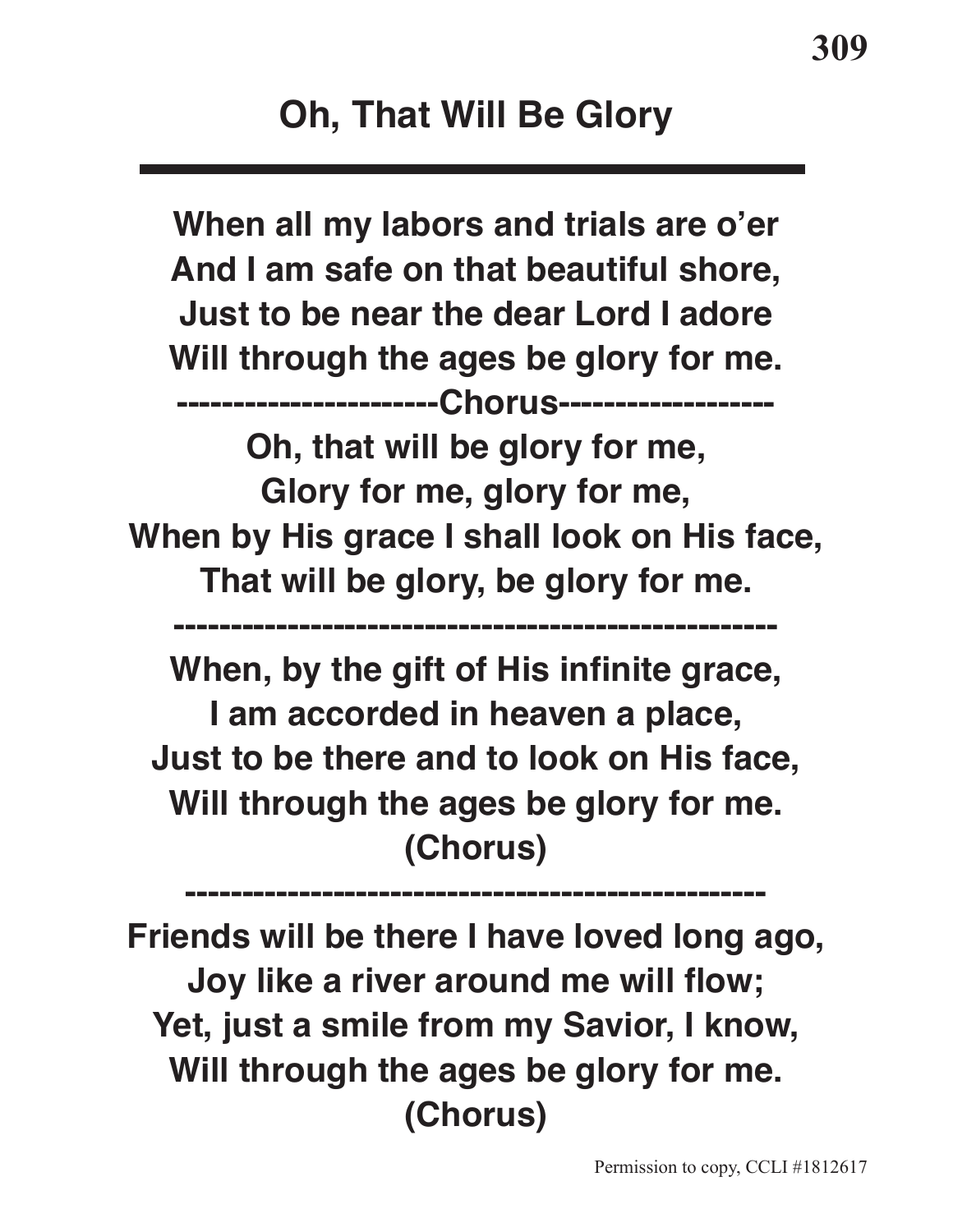# **May all who live believe in You And sanctify Your name in truth (Repeat)**

# **For You are our salvation Yeshua, Yeshua You're the One (Repeat)**

# **Yeshua, HaMashiach You are Lord, yes, You are Lord (Repeat)**